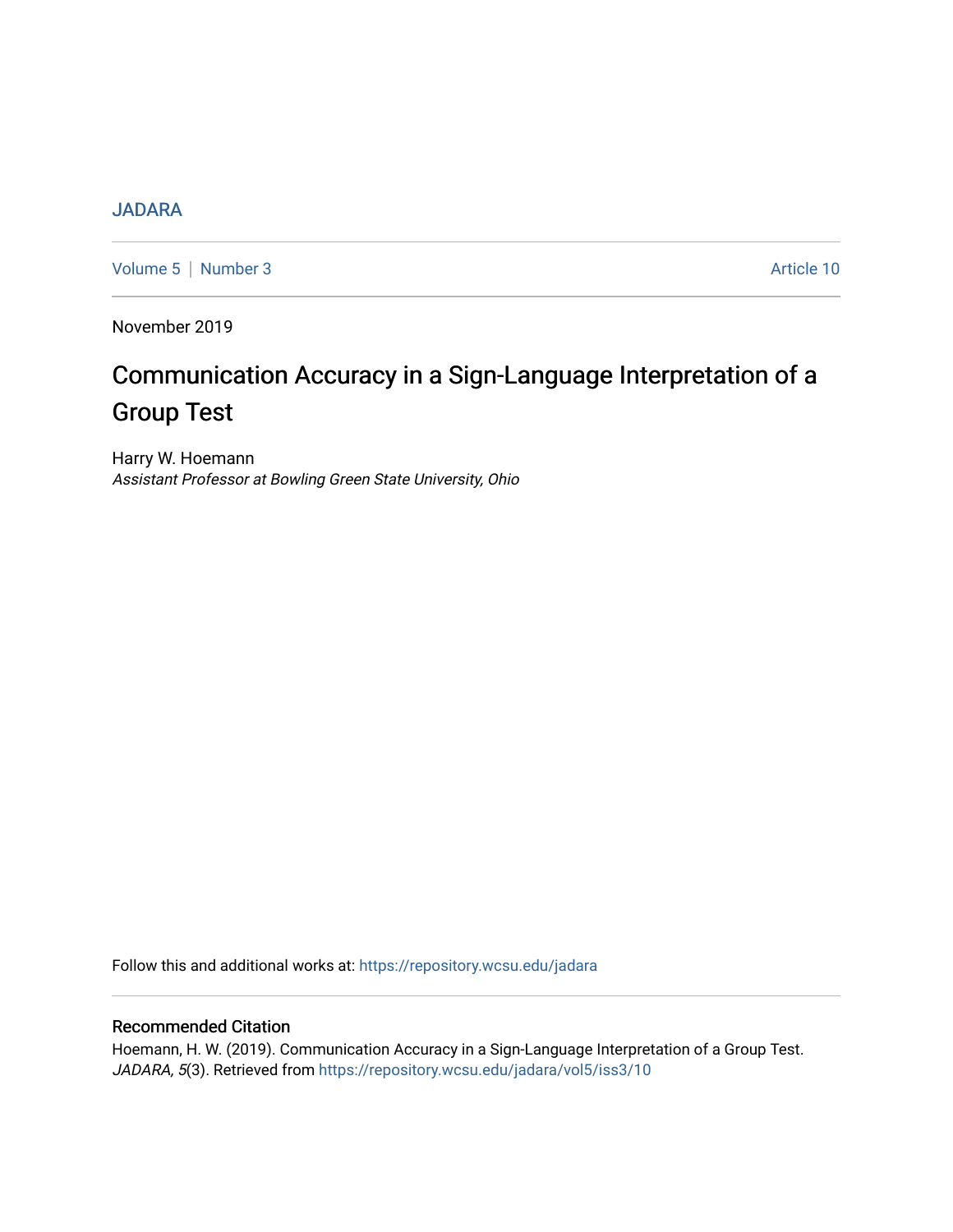# COMMUNICATION ACCURACY IN A SIGN-LANGUAGE INTERPRETATION OF A GROUP TEST

## By HARRY W. HOEMANN, Ph.D.

While the services of a qualified interpreter are clearly necessary if deaf persons are to participate in events where spoken English is the principal communicative channel, there are no data to show whether the presence of an interpreter is sufficient to make orally presented information equally available to deaf and hearing participants. It is conceivable that reliance on a visual channel places deaf persons at a relative disadvantage, since environmental distractions may interrupt eye contact with the interpreter. Moreover, since the American Sign Language (ASL) has evolved primarily as a vehicle for informal social discourse, it may be poorly suited for formal presentations. Finally, a point not often discussed in the literature is that Sign Language utterances structured so as to conform to English syntax may be frequently misunderstood by deaf persons who are more competent in ASL than they are in English. The departure from preferred ASL usage prompted by the English original may result in a translation that strikes the deaf person as awkward or garbled, just as a too-literal English translation of a foreign language results in unwieldy sentences.

The present study assessed the accuracy of interpreted com munications in a group test situation. Although the design made no provision for evaluating the relative influence of linguistic versus nonlinguistic factors on test performance, the investigation served, nevertheless, as a demonstration of the extent of the problem and of procedures for quantifying results.

1

Dr. Hoemann is Assistant Professor at Bowling Green State University, Ohio.<br>This study was supported by Research Grant NS-09590-01 from the National Institute of Health. The cooperation of the Ohio Chapter of Interpreters for the Deaf is gratefully acknowledged.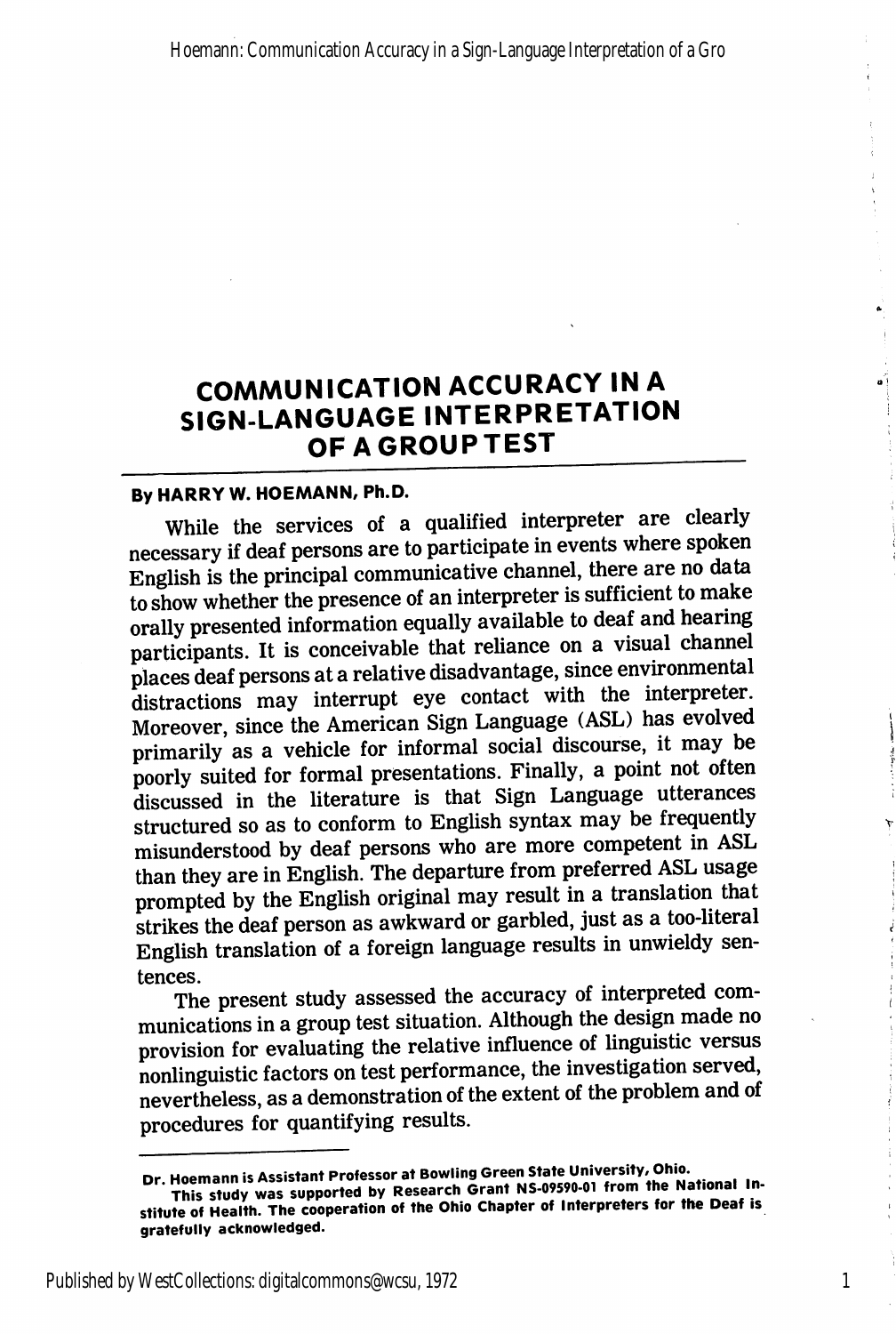#### COMMUNICATION ACCURACY IN A SIGN-LANGUAGE INTERPRETATION OF A GROUP TEST 41

#### **Method**

#### Subjects

The Ss were 8 hearing-impaired and 16 hearing participants at the Workshop for Interpreters for the Deaf, sponsored by the Ohio Chapter of Interpreters for the Deaf in Akron, Ohio, May 15,1971. Median age for the hearing Ss was 36 and for the hearing-impaired, 43. Five of the hearing-impaired Ss reported their hearing loss to have occurred either at birth or prior to age 3, and three reported that their loss occurred or was discovered between the ages of 10 and 12. Three of the hearing-impaired Ss described themselves as hard-of-hearing; five described themselves as deaf.

### Procedure

 $\ddot{i}$ ŧ

A10 item "examination" was administered orally, while a duespaying member of the Ohio Chapter of Interpreters for the Deaf with at least five years experience as a professional interpreter was recruited to interpret the examination for the deaf persons present. After the examinees had been instructed to write down their name, age, hearing status, age of onset of hearing loss (deaf Ss only), and age of first experience with learning the ASL (hearing Ss only), each test item was read aloud twice by the examiner. The in terpreter stood at the examiner's right and rendered the items twice in Signs. The test items were selected so that any adult with normal intelligence would have little difficulty answering correctly provided he understood the question. One exception (Item 3) was included to lend credibility to the announcement that this was a test and to provide a contrast with the other items. They were as follows:

- 1. In what month does Christmas fall?
- 2. What day comes before Tuesday?
- 3. Give an example of a deciduous tree and a non-deciduous tree.
- 4. What is the sum of 3 and 4 and 2 and 5?
- 5. Name the room in which people generally prepare their food for meals.
- 6. What is the hottest season of the year?
- 7. For what occupation is a hammer a necessary tool?
- 8. Name an article of furniture.
- 9. Write the name of an object that is either yellow or round but not both.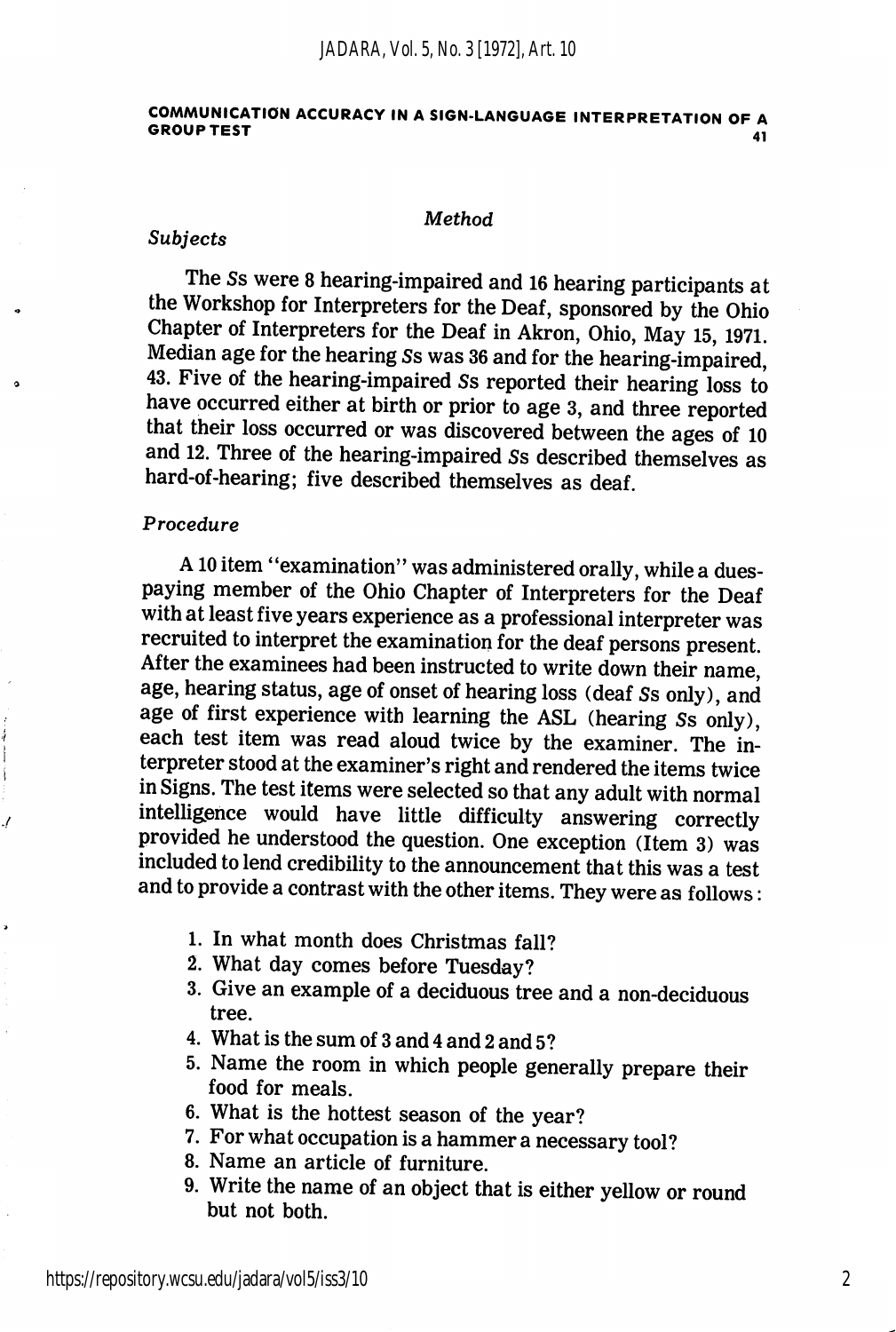Hoemann: Communication Accuracy in a Sign-Language Interpretation of a Gro

#### 42 COMMUNICATION ACCURACY IN A SIGN-LANGUAGE INTERPRETATION OF A Group test

10. Write the name of an object that is not in this room.

The papers were then corrected and scored.

## Results

The modal score for the hearing Ss was 9 with a mean of 9.1, and the modal score for the hearing-impaired Ss was 5 with a mean of 5.6. Eliminating the hard-of-hearing Ss did not change the results, as the mean for the five deaf Ss was 5.1, and the modal score was still 5.

Item 3, the only non-trivial item in the test, was responsible for all but two of the errors made by hearing Ss. The deaf Ss scored poorly on all items except 1, 2, and 6.

## Discussion

The deaf participants at the workshop were invited consultants, recognized by both the deaf community and the interpreter organization as valued participants at the sessions. It is unreasonable to attribute their poor performance to subnormal intelligence. Nor can the results be explained by poor interpreting. A videotape record of the interpreter's performance was examined later by the experimenter and judged to be adequate based on his experience as a professional interpreter.

It is likely that the lower performance of the deaf Ss was due to a combination of linguistic and nonlinguistic factors involved in their reliance on a Sign Language interpretation of the examination. Tasks requiring formal communication place deaf persons at a special disadvantage, since they are not trained in the ASL or in using it for effective communication. The present interpreter's Sign Language utterances, while permissible in the ASL, were strongly influenced by the structure of the English used by the test ad ministrator. Finally, although environmental factors did not seem to have an adverse effect on the performance of the hearing sample, they may have increased the error rate for the present deaf sample. The test conditions were not ideal. Not all the deaf persons were seated in the front of the room, and late arrivers may have disturbed those taking the test.

While great gains in services for deaf persons have been made possible by trained interpreters, and while an interpreter is an essential prerequisite for deaf persons' participating in many public